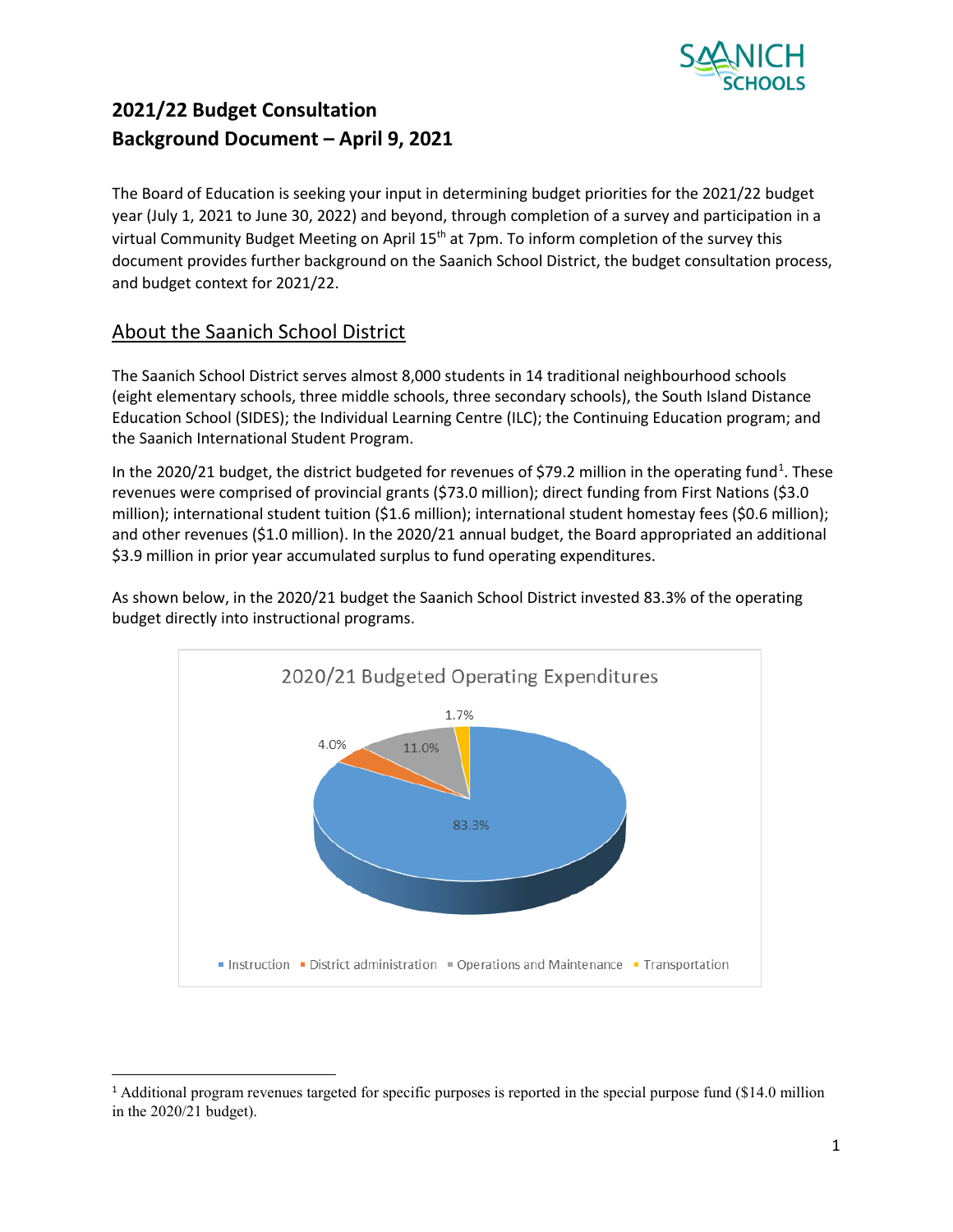

Operations and Maintenance was 11.0% of 2020/21 budgeted expenditures and includes facilities/grounds maintenance, custodial, information technology, health and safety, and utilities. The district operates 20 facilities and approximately 960,000 square feet of space.

District administration was 4.0% of 2020/21 budgeted expenditures and includes Board governance, educational leadership, finance and payroll, human resources, and communications.

Transportation costs, including the operations of the school bus fleet, was 1.7% of 2020/21 budgeted expenditures.

### 2021/22 Budget Consultation Process

In November 2020, the Board approved the 2021/22 [Budget Guiding Principles](https://www.sd63.bc.ca/sites/default/files/20212022GuidingPrinciples.pdf) to guide the budget consultation process. These principles reflect that the Saanich Board of Education will keep support for students at the forefront of its decisions. As the Board recognizes public education is the responsibility of the whole community, community engagements is key to the decision making process.

School Boards adopt two budgets in each fiscal year:

- A preliminary budget is adopted before the end of June for the following fiscal year based on forecasted enrolment and revenues; and
- An amended budget is adopted before February during the fiscal year reflecting actual fall enrolment and funding.

This budget consultation will inform decisions regarding priorities for the preliminary and amended budgets for 2021/22, and planning for future budgets. The consultation process is overseen by the Budget Advisory Committee, which provides advice to the Board of Education. Documents related to the 2021/22 budget consultation process are posted to the [consultation site](https://www.sd63.bc.ca/leadership-governance/budget-and-finance/2021-2022-budget-documents) throughout the process.

### Context for Budget 2021/22

With about 80% of operating revenues determined by student enrolment, budgeted revenues in 2021/22 are estimated based on forecasted enrolment.

Enrolment in the 2020/21 was significantly impacted by the pandemic, and September 2020 school age domestic enrolment grew to 7,406 from 7,122 the previous fall (September 2019). This net increase of 284 FTE was comprised of significant growth in distributed learning enrolment by 513 FTE, but was offset by decreased enrolment in neighbourhood schools by 229 FTE. School Age enrolment for September 2021 is forecasted to decrease by 216 FTE to 7,190 FTE driven primarily by projected decline in distributed learning enrolment. Forecasting enrolment for this September is challenging, particularly for distributed learning, and significant variations from forecast may occur. The enrolment forecast for 2021/22 is conservative and as enrolment changes and becomes more certain the district will make adjustments as needed including hiring additional staff.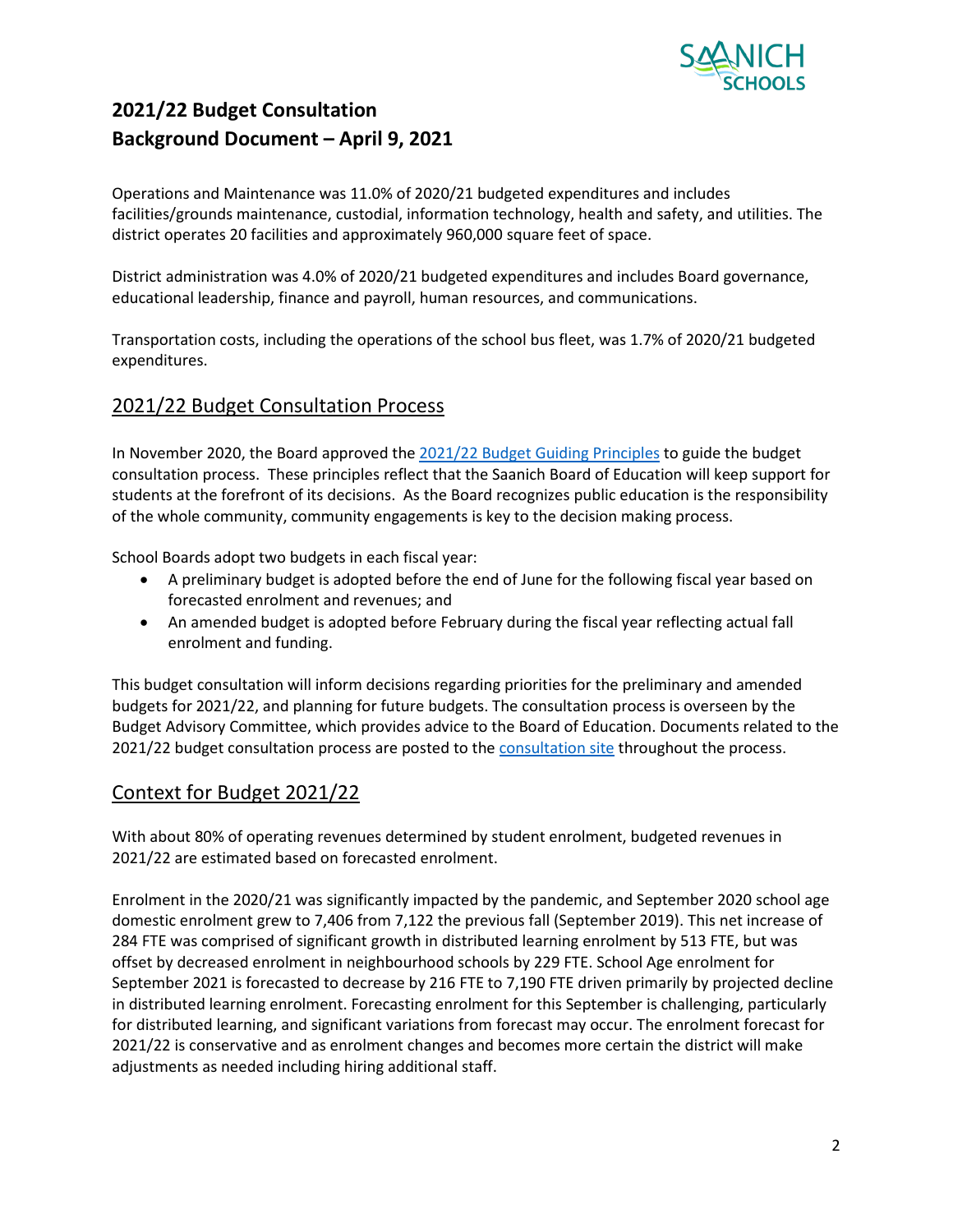

To offset the negative financial impact of the pandemic, the Board appropriated \$3.9 million in accumulated surplus (reserves) to fund continuing expenditures this year (2020/21). This reflected the importance of maintaining program continuity through the pandemic, however, was not sustainable longer term. Fortunately the district has achieved savings relative to budget during the year and is currently estimating that only \$1.6 million of the \$3.9 million allocated will be consumed in the 2020/21 fiscal year. Federal and Provincial funding targeted for pandemic related costs contributed to these savings by funding some pandemic costs that had previously been budgeted in the operating fund.

In 2021/22, the district is projecting a partial recovery in international program enrolment increasing net revenue by \$1.0 million; however, this is partially offset by inflationary pressures in 2021/22 in excess of funding rate growth. If the district appropriated all projected residual reserves of \$2.3 million (\$3.9m minus \$1.6 m) the budget for 2021/22 can be balanced, but without funding additional priorities including those described below. The district is still refining the projection of reserves available in 2021/22.

#### **Budget Risk – Sustainability**

While maintaining program continuity through the pandemic is important, the proposed 2021/22 budget (by appropriating \$2.3 million in accumulated surplus reserves) is not financially sustainable<sup>2</sup>, and future program sustainability remains a significant risk. Depletion of accumulated surplus alone could result in budget pressure in 2022/23 (the year after the next fiscal year) of \$1.2 million or more.

Growth in funding rates in 2021/22 do not fully fund inflationary cost pressures resulting in further unfunded structural pressure of \$0.8 million. While this is partially offset in 2021/22 by supplemental funding for enrolment decline, this is transitional funding that does not continue into 2022/23. A full recovery of international program enrolment in 2022/23 would increase net revenues by a further \$1.0 to \$1.2 million; however, the factors described above and the possible addition of another year of net unfunded inflationary pressures could result in significant budget pressure in 2022/23.

As the per student funding allocations in BC exceed the incremental cost of service delivery, over the past 4 years the district has been able to fund inflationary pressures from enrolment growth. If growth continues additional funding will be available to help offset future cost pressure; however, district projections indicate enrolment may level off and even decline over the next few years.

#### **Budget Risk – Pandemic**

During the 2020/21 school year, the district received \$3.6 million in targeted funding from the Federal and Provincial governments to implement pandemic related measures including a remote learning program and other program supports for students, and to enhance health and safety measures. As this funding was temporary for the 2020/21 school year, for budget planning it is assumed the additional funding and related pandemic measures will not continue into the 2021/22 school year.

<span id="page-2-0"></span><sup>&</sup>lt;sup>2</sup> A sustainable allocation of accumulated operating surplus should equate to the average annual budget underspend over time, which is below \$1 million.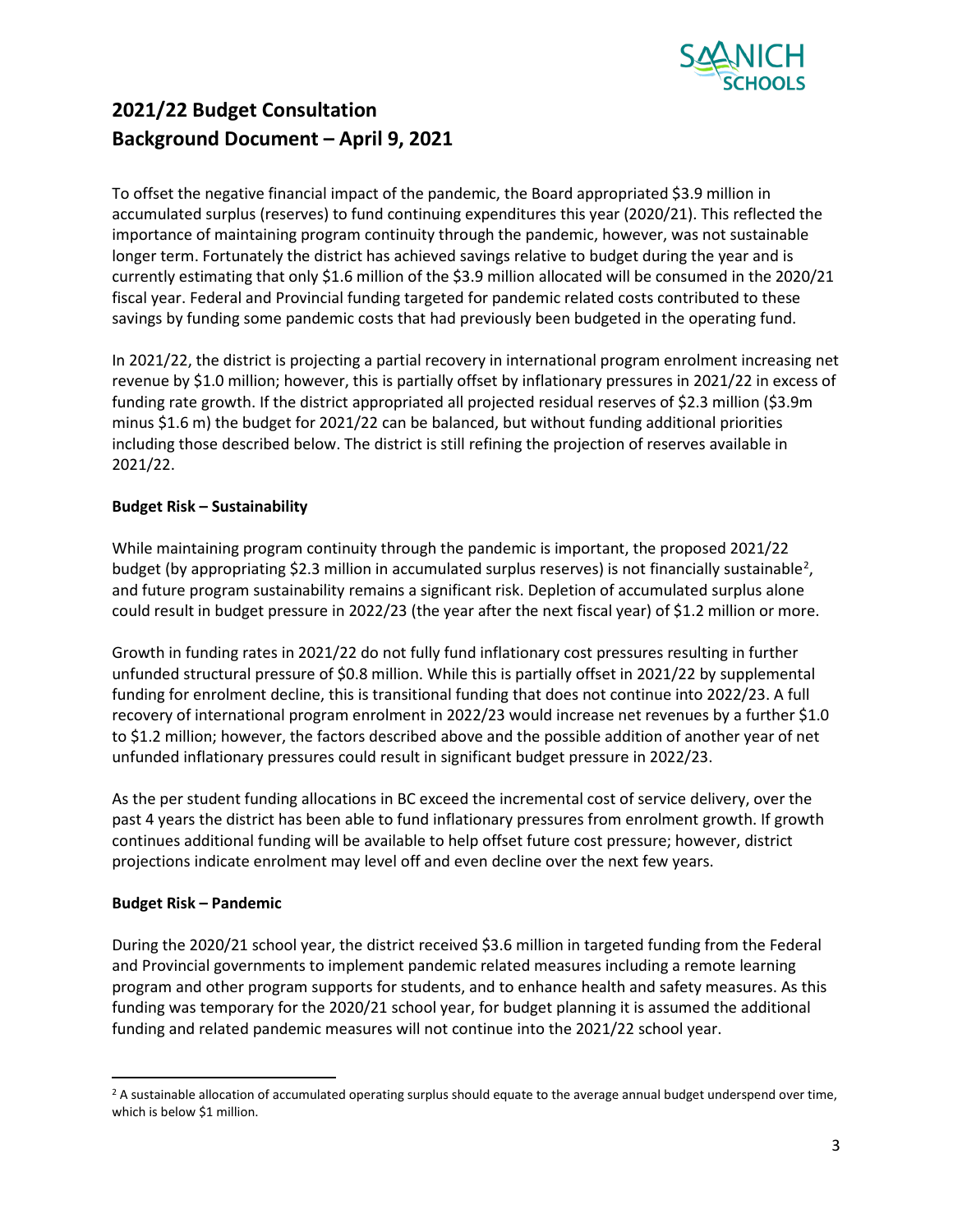

While the planned distribution of vaccine indicates a likely return to pre-pandemic operations in the fall, it is difficult to predict how the pandemic may unfold. There is risk that additional program cost may result due to the pandemic, and that these additional costs may not be funded in 2021/22.

#### **Budget Risk – Provincial Delivery Model for Online Learning**

With the planned implementation of a Provincial delivery model for online learning, the Ministry of Education intends to select qualified Provincial service providers by January 2022. If the district's South Island Distance Education School ("SIDES") is not selected as a Provincial service provider (and can no longer enroll students from outside the district) the scale of the program would decrease significantly and the financial impact could begin in 2021/22 with reduced mid-year enrolment counts in February and May. As SIDES is one of only a few leading online learning schools in BC, we are optimistic that SIDES will be selected as a Provincial service provider and will experience growth in enrolment as a result.

### Priorities for Budget 2021/22

The Board's budget guiding principles recognize that budget decisions are best informed by the identification and evaluation of strategic and operational priorities. Budget priorities are identified by considering two questions.

#### **How can we best improve student success?**

This question is addressed by considering where funding impedes progress in critical areas and/or where opportunities exist to improve outcomes in relation to [Strategic Plan 2020.](https://www.sd63.bc.ca/sp/) Strategic plan goals that directly relate to student success are in strategic plan [theme 1 \(Student Success\)](https://www.sd63.bc.ca/sp/themeone.shtml) and strategic plan [theme 2 \(Diversity and Inclusion\).](https://www.sd63.bc.ca/sp/themetwo.shtml) As the district is entering the final year of the strategic plan in 2021/22, the Board of Education has started the process to develop the next strategic plan, which will include a comprehensive community consultation process.

For several years, investment in IT infrastructure has been identified as a priority to support strategic plan objectives related to innovative teaching practices, and to reduce operational risks (described below).

There are currently a number of initiatives underway to improve student success in relation to strategic plan themes 1 and 2. This includes a joint review of indigenous program outcomes with the provincial First Nations Educational Outcome Improvement Team (FNEOIT), a review of K-12 literacy programs and assessment, curriculum and learning resource initiatives, and teacher leadership and growth opportunities.

#### **What could go wrong and how do we prevent it?**

Operational risk is managed through the coordinated monitoring of risk across the school district informing decision making, planning and resource allocation. The most recent risk report [\[link to report\]](https://www.sd63.bc.ca/sites/default/files/Risk%20Report%20-%20February%2024%202021.pdf)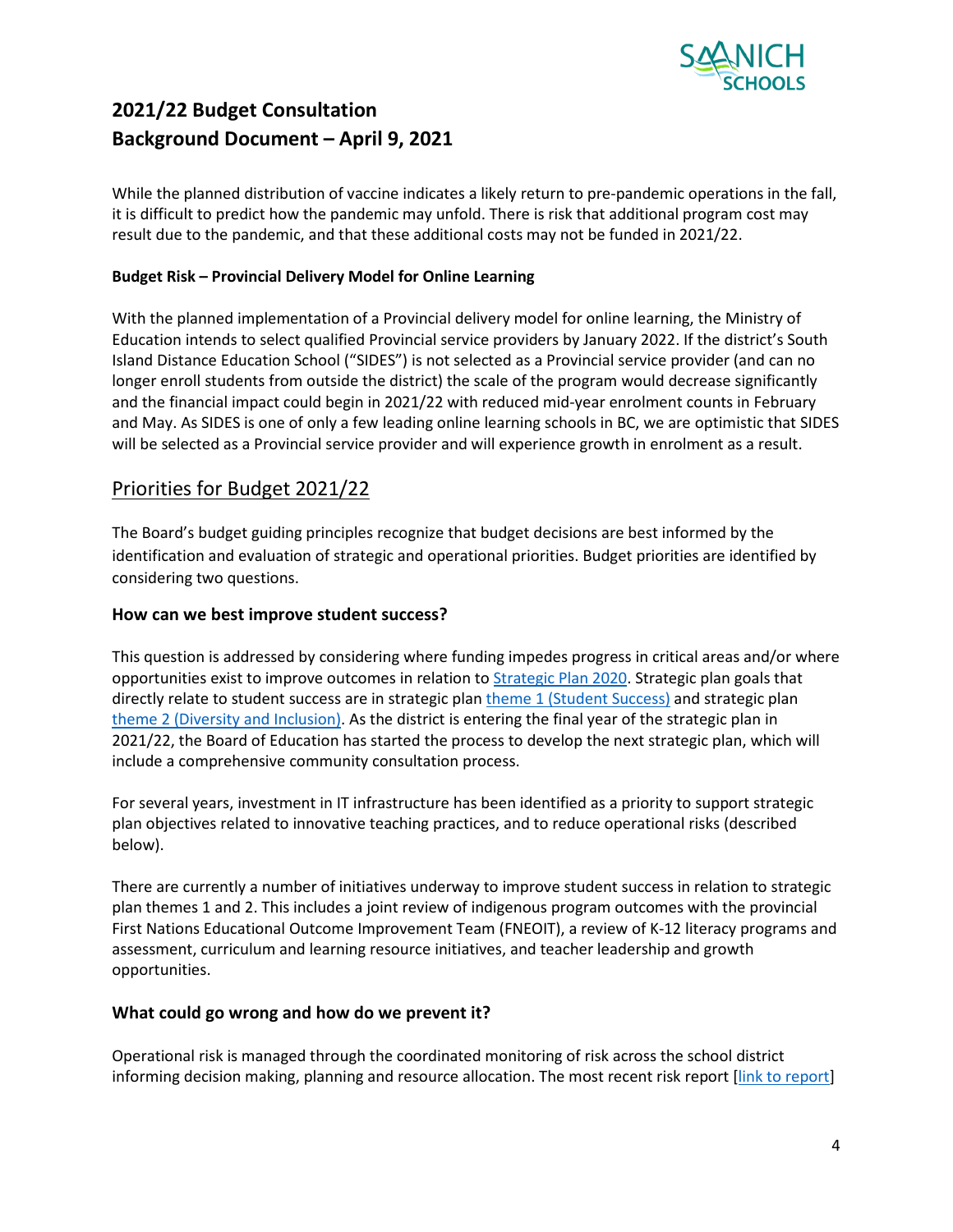

documents the district's assessment of risk and planned response to risks that are assessed as medium risk or higher.

Identified risks related to IT infrastructure (Risk B – Information System Failure and Risk C – Privacy Breach/Cybersecurity Attack) has informed IT infrastructure's identification as a budget priority since 2018/19.

Budget sustainability due to potential financial pressure (Risk A) has been assessed as a high risk, and relates to the identified priority below to increase the budget contingency reserve.

#### **Identified Budget Priorities and Proposed Budget Increases**

- 1. Restore temporary reduction to IT infrastructure budget (\$250,000) In 2018/19 and 2019/20, investment in IT infrastructure was a priority and the annual budget was increased by \$750,000 to address significant operational risks and to improve educational program support. This investment was necessary to rectify issues resulting from significant historical underinvestment in information technology, and represented the minimum annual investment required to implement the renewed district technology plan. This budget was reduced temporarily in 2020/21 by \$250,000 to help mitigate the negative financial impact of the pandemic.
- 2. Elementary School Daytime Custodial Support (\$143,000) in the prior year budget consultation, daytime custodial support in elementary schools was identified as a priority. Daytime support was actually implemented this year in elementary schools, but using targeted pandemic funding which does not continue into 2021/22. For this support to continue in 2021/22, it will need to be incorporated into the operating fund. This proposal reflects a 2.66 FTE increase in custodial time during the school year and related budget for travel cost.
- 3. Educational Program Priorities (\$100,000) There are currently a number of initiatives underway to improve student success, as described above under the heading above "How can we best improve student success?". As these initiatives progress, there will be opportunities identified where funding is an impediment to improving student success.
- 4. Increase Contingency Reserve In the 2019/20 budget, \$1.0 million was allocated from the contingency reserve<sup>[3](#page-4-0)</sup> to offset the financial impact of the pandemic, reducing the balance from \$1.7 million to \$0.7 million. To the extent possible, increasing the contingency reserve is a priority to reduce risk to future program sustainability (refer to discussion above under heading "Budget Risk – Sustainability").

<span id="page-4-0"></span><sup>&</sup>lt;sup>3</sup> The contingency reserve represents the portion of accumulated operating surplus that remains unallocated for budget purposes, and serves as a reserve available to fund unanticipated cost pressures.